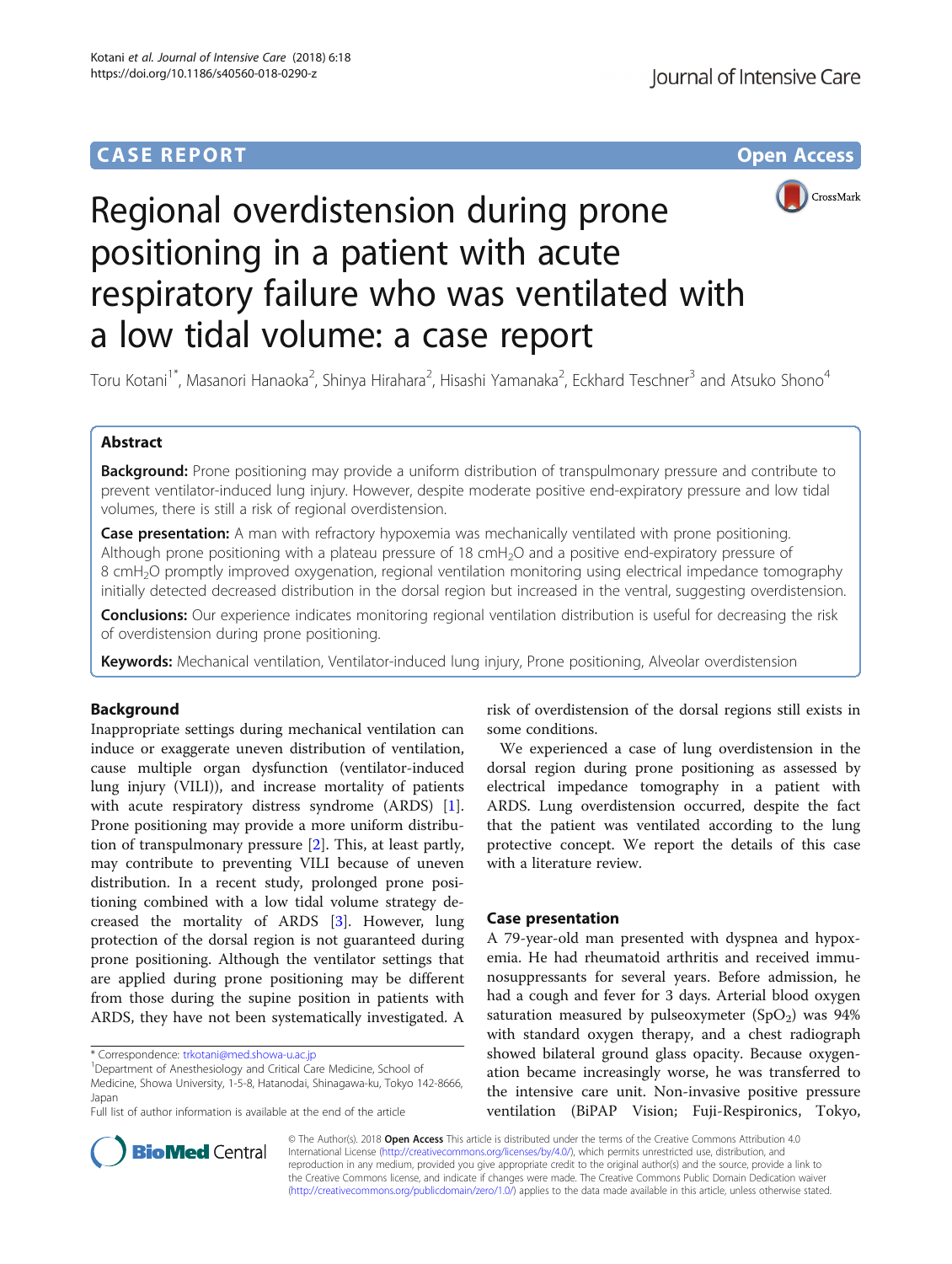Japan) was started immediately. We performed bronchoalveolar lavage, and Pneumocystis jirovecii pneumonia was confirmed by laboratory testing. Intravenous administration of a combination of trimethoprim (15 mg/kg) and sulfamethoxazole (75 mg/kg) plus methylprednisolone was started.

Because the patient received long-term steroid therapy, we initially planned to avoid tracheal intubation for preventing ventilator-associated complications. Oxygenation was maintained with a positive end-expiratory pressure (PEEP) of 8 cmH<sub>2</sub>O and a fraction of inspired oxygen (FIO<sub>2</sub>) of 0.45 in the first 3 days. On day 4, SpO<sub>2</sub> was frequently below 88%, and hypoxemia was refractory to elevation of  $FIO<sub>2</sub>$  (0.6 to 0.8). We started bedside online monitoring of the distribution of regional ventilation using electrical impedance tomography (EIT; Pulmo-Vista 500, Draegerwerk, Luebeck, Germany) to titrate ventilation pressure. After PEEP was increased from 8 to  $10 \text{ cm}$ H<sub>2</sub>O, dynamic imaging of EIT showed no improvement in the distribution of ventilation, and  $PaO<sub>2</sub>/$ FIO2 progressively decreased to less than 150 mmHg (Fig. 1). The patient was intubated and ventilated with a PEEP of 8 cmH<sub>2</sub>O. A plateau pressure was initially set at 21 cmH<sub>2</sub>O, but decreased to 18 cmH<sub>2</sub>O to adjust for a tidal volume of 6 to 7 ml/kg (predicted body weight) as a lung protective setting and to obtain uniform distribution on EIT. However, the dorsal region was still poorly ventilated and oxygenation was not improved. Therefore, we decided to perform prone positioning with the same ventilation settings.

The tidal images of ventilation distribution (TID) before, during, and after prone positioning are presented in Fig. [2](#page-2-0). After prone positioning was started,  $PaO<sub>2</sub>/FIO<sub>2</sub>$  increased to 296 mmHg without any hemodynamic changes. Interestingly, TID clearly showed the distribution of ventilation was initially not shifted to the dorsal region, but to the ventral region (white area in TID, prone). Because dynamic images of EIT and  $SpO<sub>2</sub>$  showed no further change, we terminated prone positioning after 4 h. After prone positioning was terminated, the ventral shift disappeared and homogeneous distribution was obtained with the same ventilation settings and no adverse effects from prone positioning were found. No serious deterioration of gas exchange was observed after the prone positioning. Oxygenation was stabilized with a PEEP of  $11 \text{ cm}$ H<sub>2</sub>O in the next 2 days. On day 7, PEEP was incrementally decreased to 7  $cmH<sub>2</sub>O$  and the patient was successfully weaned from mechanical ventilation (Fig. 1). The patient was discharged from the intensive care unit on day 11 and the hospital on day 58.

We performed offline analysis of the saved impedance data using software (EIT diag; Draegerwerk) for further analysis using different parameters, center of ventilation  $(COV)$  [[4\]](#page-4-0) and global inhomogeneity index  $(GI)$  [[5\]](#page-4-0), and by quantifying the results of online monitoring. COV (presented as CG in Fig. [2](#page-2-0)) describes the distribution of tidal ventilation along the gravitational axis. When the location of the center of ventilation is expressed as a percentage of the dorsal-to-ventral thorax diameter, a value of 50% represents equal distribution between the ventral and dorsal regions. GI is quantified as the standard deviation of the proportion of total tidal impedance variation. A smaller GI index delineates more homogeneous distribution in tidal ventilation. Figure [2](#page-2-0) shows the results of the analysis. Lung volume, represented by end-expiratory lung impedance (EELI), did not change when a plateau pressure was decreased (top, left to midleft), and was significantly increased over time after prone positioning was started (top, mid-left to midright). TID showed a more homogeneous and normal

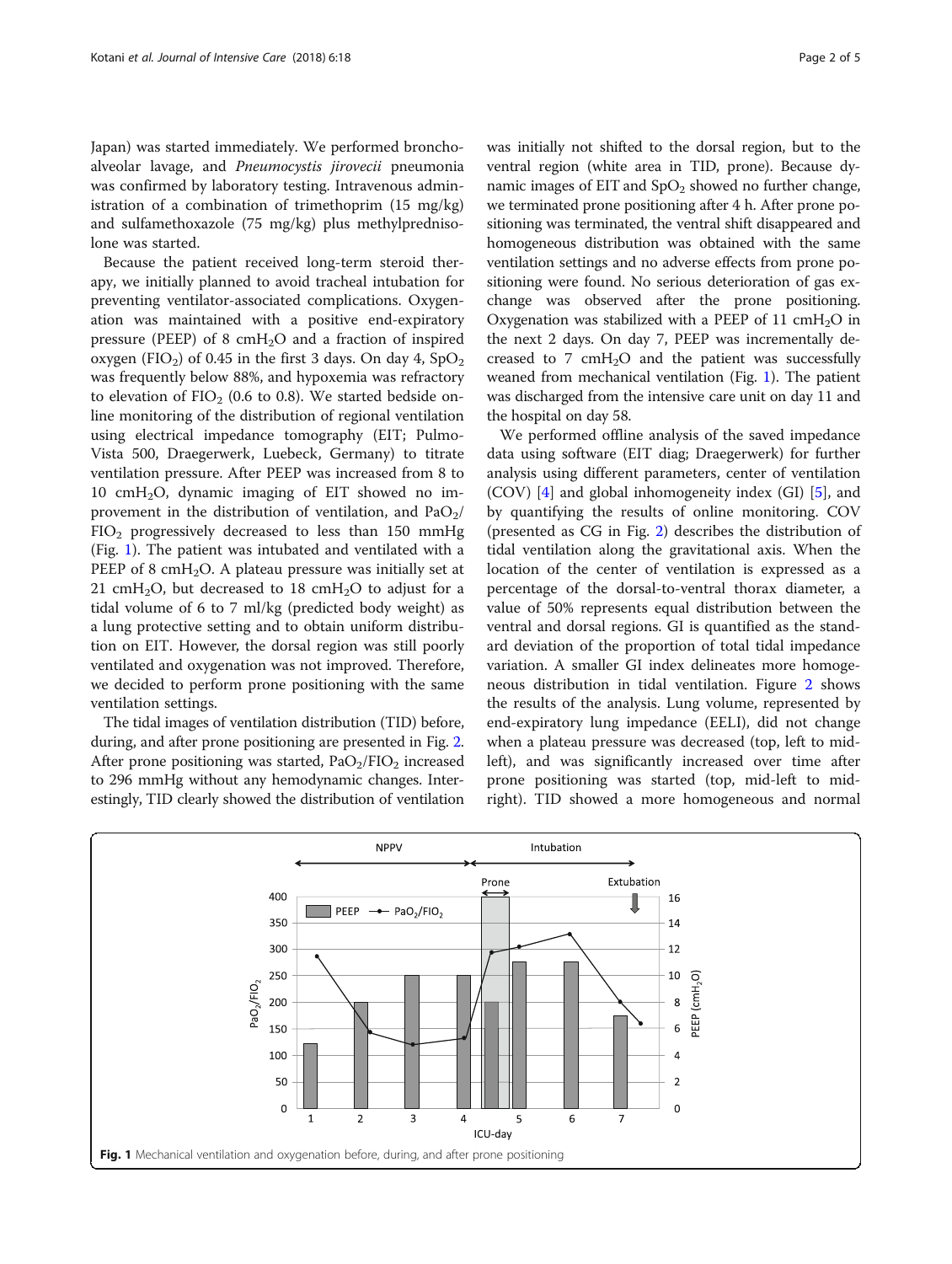<span id="page-2-0"></span>

distribution before prone positioning, and ventral shift of ventilation was clearly detected during prone position (mid-right). Interestingly, dEELI (change in EELI at different time point) images showed that the dorsal lung volume was significantly increased (colored blue) despite the same ventilator settings, as a result of prone positioning. Distribution of ventilation in each region of interest (ventral, md-ventral, mid-dorsal, and dorsal) was shown as a percentage of total ventilation in TID (on the right side of each graph). Ventilation distribution initially decreased from 36 to 25% in the mid-dorsal region and increased in the ventral region to the same extent (20 to 29%). Additionally, ventral shift of COV was observed from 53 to 59% in the right lung. After prone positioning, distribution of ventilation in the mid-ventral and ventral regions decreased from 63 to 41%, and the values were maintained in the supine position until the next day.

# Discussion

Animal  $[6, 7]$  $[6, 7]$  $[6, 7]$  $[6, 7]$  $[6, 7]$  and clinical investigations  $[8-12]$  $[8-12]$  $[8-12]$  have reported that regional ventilation monitoring during prone positioning using the parameters of EIT, including TIV, COV, GI, and dEELI, play a pivotal role in pressure titration of mechanical ventilation.

In our case, EIT initially detected less ventilated area in the dorsal lungs. Poor oxygenation under higher ventilation pressures met the indication criteria for prone positioning. Prone positioning was suitable to facilitate uniform ventilation to prevent VILI rather than to recruit the lungs. Gas exchange was promptly improved during prone positioning as we expected, while a significant increase of dorsal lung

volume (dEELI in Fig. 2) was observed at the same time. EIT is useful to assess the recruitment effect of prone positioning. However, dorsal recruitment and improvement of the ventral/dorsal balance (COV) and homogeneity (GI) were not obtained during, but only after, prone positioning. The significant ventral shift of ventilation (in the ventral region from 20 to 29%) was unexpected during prone positioning. This phenomenon needs further explanation because dorsal recruitment is typically associated with a dorsal shift in distribution of ventilation [[12\]](#page-4-0). One possible explanation is that proning the patient changes the threedimensional shape of the diaphragm and thus eliminates the "sand-bag" effect of the abdominal compartment on the dorsal lung. Consequently, a significantly lower PEEP might have been required to counterbalance the abdominal pressure. However, as the applied pressure remained unchanged during the phase of prone positioning, it became excessive at some time point and caused overdistension in the dorsal half of the lung. This explanation is supported by the significant increase in lung volume in the whole dorsal region during prone positioning as indicated by the dEELI image (Fig. 2). This massive increase of lung volume caused overdistension and impeded distribution of gas in the dorsal regions. The possibility that the change in impedance value was caused by a change in skin electrode impedance could be excluded by verifying that the skin-electrode transfer impedance between the pre-prone, prone, and post-prone phases remained in the same range. However, the possibility that the three-dimensional reshaping of the diaphragm may also have partly contributed to the observed change in ventilation distribution, especially in the mid-ventral and mid-dorsal regions, cannot be completely excluded. During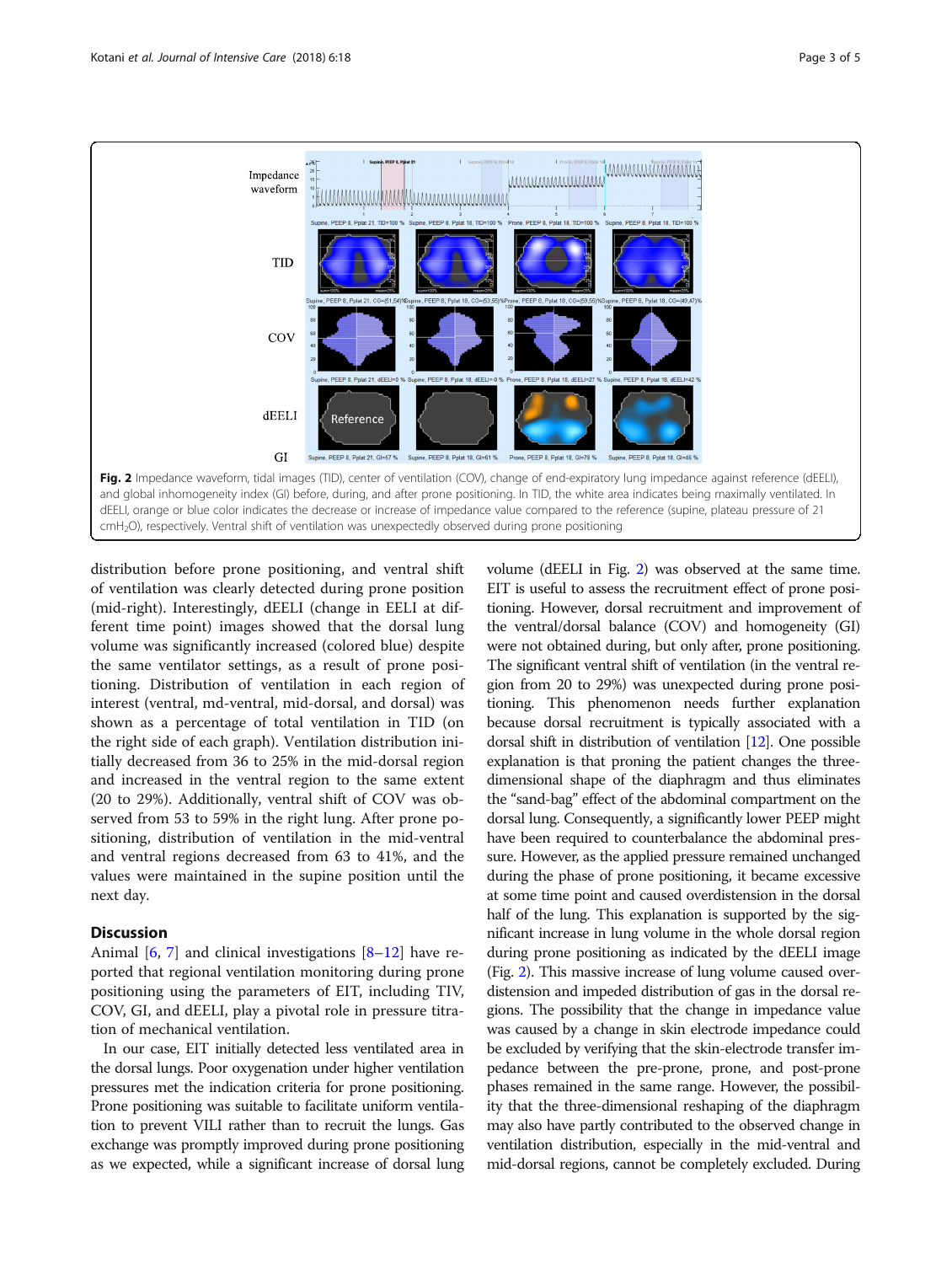prone positioning, TID revealed a large non-ventilated area, which might have been caused by a caudal-cranial shift of the mediastinum. However, when comparing the status before and during the prone positioning, the dorsal half of the TID and dEELI images present the typical patterns of overdistension: the concurrent decrease of ventilation and increase of lung volume, respectively.

It is well known that the distribution of ventilation is affected by gravity and thus prone positioning has been used to obtain homogeneous distribution of ventilation [[13\]](#page-4-0). Theoretically, overdistension can occur in the prone position if the ventilation pressure is higher than the level each lung condition requires. To the best of our knowledge, this is the first report to detect a condition where prone positioning has caused regional overdistension. Notably, ventilation pressure was moderate, but still caused overdistension in this case.

Our results raise two important issues. First, there is no ideal number for safety in ventilator settings. In mechanical ventilation, the lowest, but effective, value is preferred to prevent ventilator-associated events. Although oxygenation was improved and eventually our ventilation settings led to successful results, the data suggest that a lower PEEP was able to improve the oxygenation with a lower risk of overdistension. EIT is a useful measure to determine this value at the bedside. Second, the effect of a specific pressure can be different in the prone position compared with the supine position. In fact, PEEP was elevated from 8 to 11  $cmH<sub>2</sub>O$  after prone positioning to maintain regional ventilation and oxygenation in the current case. The threshold of ventilation pressure has only been studied in the supine position. Our results suggest that in the case presented in this report, ventilation pressure should have been set lower in the prone position than in the supine position.

Regional overdistension can be detected by limited measures. Analysis using computed tomography is a potential method, but its clinical use is limited because of inconvenience of frequent examinations owing to radiation exposure and the risk of transportation. The analysis is only static. EIT is another method of detecting regional overdistension, but the monitoring area is limited. We did not perform chestcomputed tomography in our case. The incidence and clinical effect of prone positioning-associated overdistension are unclear. We did not find any further cases of suspected prone positioning-associated overdistension in our cohort. Our patient had been receiving long-term steroid therapy, and that could have contributed to developing overdistension with a relatively low ventilation pressure. Further studies are needed to investigate the hazardous effects of dorsal overdistension on clinical outcomes. In contrast to computed tomography, where Gattinoni et al. once defined a

voxel with less than − 900 HU as being overdistended [[14](#page-4-0)], EIT does not have an established absolute threshold to diagnose overdistension. This is a limitation of an EIT-guided method.

# Conclusion

In conclusion, regional overdistension was detected by analysis of EIT during prone positioning, despite performing lung protective ventilation in a patient with acute respiratory distress syndrome. Our experience suggests that dorsal overdistension can occur during prone positioning and regional monitoring to decrease the risk of overdistension is warranted.

## Abbreviations

ARDS: Acute respiratory distress syndrome; COV: Center of ventilation; dEELI: Changes of EELI; EELI: End-expiratory lung impedance; EIT: Electrical impedance tomography; FIO<sub>2</sub>: Fraction of inspired oxygen; GI: Global inhomogeneity index; PEEP: Positive end-expiratory pressure; SpO<sub>2</sub>: Arterial blood oxygen saturation measured by pulseoxymeter; TID: Tidal images of ventilation distribution; VILI: Ventilator-induced lung injury

## Acknowledgements

Not applicable.

## Funding

None.

#### Availability of data and materials

Please contact author for data requests.

#### Authors' contributions

TK coordinated the study. TK, MH, SH, and HY were responsible for the patient care and data collection. AS and ET analyzed the data from electrical impedance tomography. TK, ET, and AS contributed to the interpretation of the data. All authors provided comments on the report at various stages of development and read and approved the final manuscript.

### Ethics approval and consent to participate Not applicable.

# Consent for publication

Written consent was obtained from the patient for publication of this case report.

#### Competing interests

All authors except ET declare that they have no competing interests. ET is an employee of Drägerwerk AG & Co. KGaA, Lübeck, Germany, a manufacturer of medical devices including devices for performing electrical impedance tomography. In terms of relevant financial activities outside submitted work, ET declares that there are no relevant conflicts of interest. ET declares that there are no other relationships/conditions/circumstances that present a potential conflict of interest.

## Publisher's Note

Springer Nature remains neutral with regard to jurisdictional claims in published maps and institutional affiliations.

#### Author details

<sup>1</sup>Department of Anesthesiology and Critical Care Medicine, School of Medicine, Showa University, 1-5-8, Hatanodai, Shinagawa-ku, Tokyo 142-8666, Japan. <sup>2</sup>Institute of Rheumatology, Tokyo Women's Medical University, Tokyo Japan. <sup>3</sup>Draegerwerk AG & Co. KGaA, Luebeck, Germany. <sup>4</sup>Department of Anesthesiology, Shimane University, Izumo, Japan.